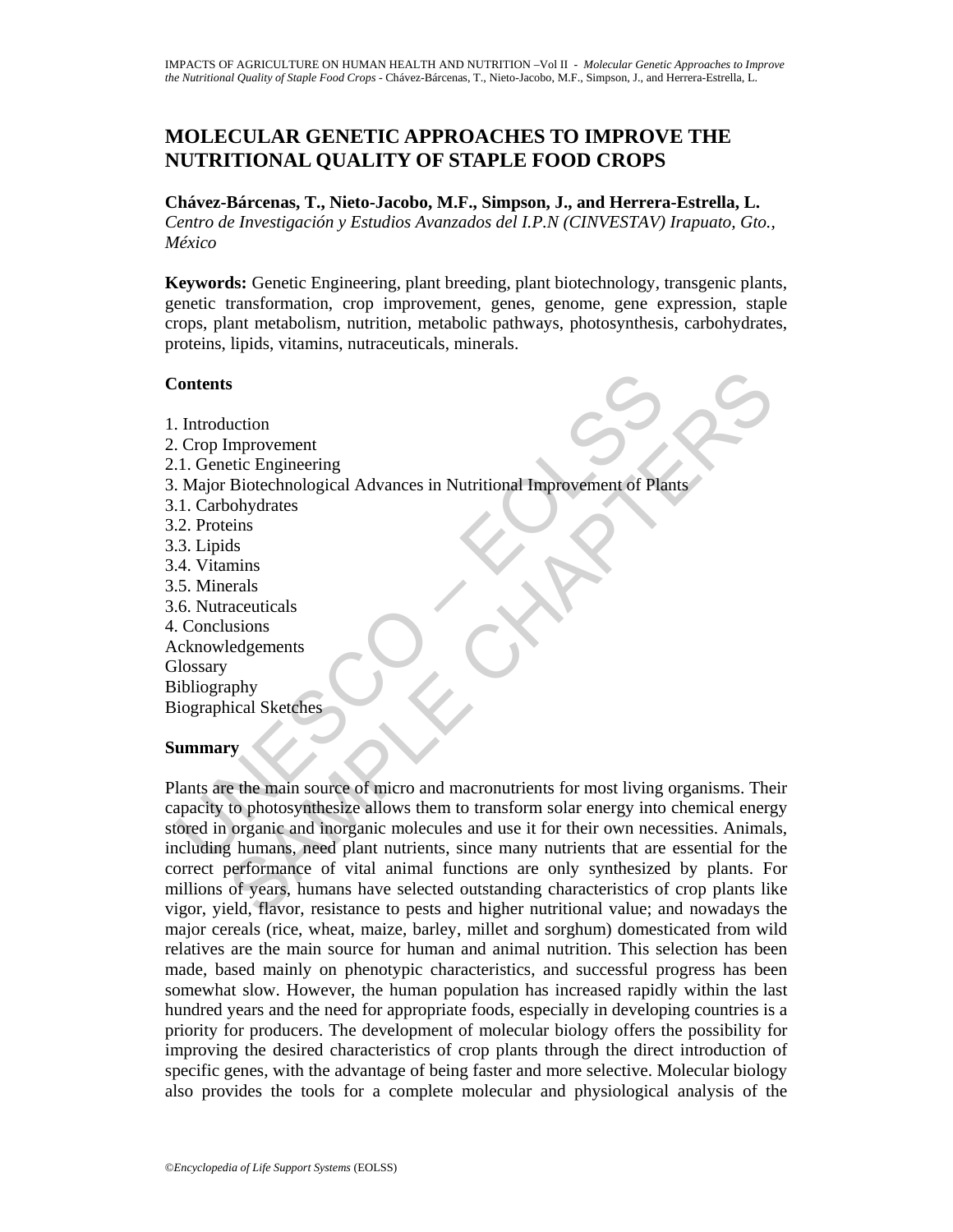transformed plants. Genetic engineering is simply an additional tool for improving crop plants in combination with traditional breeding. Both strategies have been used in recent years to increase the nutrient content of some crop plants ensuring better quality foods for certain populations. This chapter presents a general view of the biotechnological methods currently used for improving plants and how they are being exploited to increase the content of specific nutrients in specific plant species important to the human population.

## **1. Introduction**

production. These nutrients may be obtained from air, water, soil or<br>lanks and cyanobacteria capture the energy of sunlight, and togethe<br>O<sub>2</sub>, transform it to chemical energy by means of a succession of reac-<br>amed photosyn tion. These nutrients may be obtained from air, water, soil or other organism<br>of cynohacteria capture the energy of sunlight, and logether with water an<br>ansform it to chemical energy by means of a succession of reactions Nutrition is the process through which organisms acquire and process chemical substances called nutrients to develop their basic vital functions, such as growth and reproduction. These nutrients may be obtained from air, water, soil or other organisms. Plants and cyanobacteria capture the energy of sunlight, and together with water and  $CO<sub>2</sub>$ , transform it to chemical energy by means of a succession of reactions collectively named photosynthesis. The final products of photosynthesis are energy-rich sugar molecules that constitute the substrates and energy source of a number of chemical reactions that enable plants to synthesize complex molecules, from metabolites to building blocks. Along with H and C (from  $H_2O$  and  $CO_2$ ), another 15 elements are believed to be essential for the growth of most cultivated plant species. An element is judged essential if in its absence the plant cannot complete its life cycle. All 17 elements are needed in different amounts. Trace elements or micronutrients (Mo, Ni, Cu, Zn, Mn, B, Fe, Cl) are needed in tissue concentrations equal or less than 100 mg kg-<sup>1</sup> of dry matter, whereas macronutrients (S, P, Mg, Ca, K, N, O, C, H) are needed in concentrations of 1 000 mg  $kg^{-1}$  of dry matter.

Since animals are unable to photosynthesize, they consume and process energy rich molecules from other organisms to obtain their nutrients. In order to maintain optimal health, animals including humans require the consumption of a set of macro and micronutrients. Animals therefore, depend on photosynthetic organisms either directly or indirectly to support their nutrition. Within this panorama, photosynthetic organisms are considered the chemical source of energy for life on earth, and plants, as photosynthetic organisms are essential for the survival of other non-photosynthetic species.

Animal macronutrients (carbohydrates, lipids and proteins) make up most of the bulk of foodstuff and are used primarily as an energy supply, whereas micronutrients (organic and inorganic compounds) are needed in small amounts and contrary to macronutrients, are not used as energy sources. Nonetheless, micronutrients are essential components of cells and tissues and are also required to accomplish physiological functions, such as muscle contraction and the conduction of nerve impulses. Essential micronutrients in the human diet include 17 minerals and 13 vitamins. Non-essential micronutrients encompass a vast group of unique organic phytochemicals that are not strictly required in the diet, but are linked to the promotion of good health. To prevent nutrient deficiencies in humans, each group of nutrients has to be consumed at a daily intake level above a defined minimum value. The level of requirement of each nutrient varies with age, sex and physiological status. Additionally, the intake of some nutrients at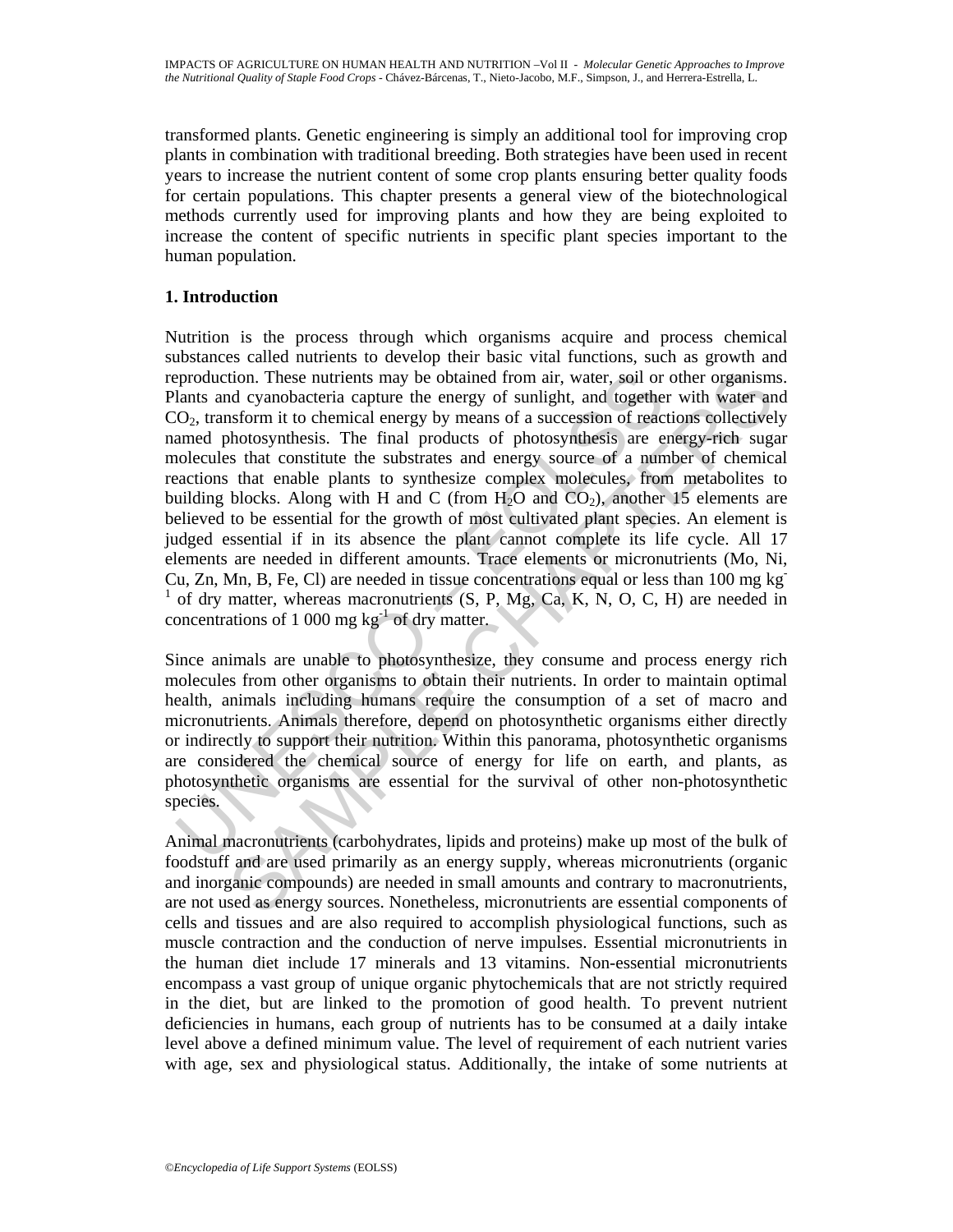higher, therapeutic levels has been associated with a reduction in risk for chronic conditions.

Plant components with nutritional significance or benefit for human health have been named phytonutrients. These plant-derived nutrients are not ready packaged in specific plants to satisfy human needs, they are distributed throughout a variety of plant species to satisfy the metabolic requirements of each species, furthermore each plant species is found naturally in a specific environment and not distributed worldwide. The perfect plant, to satisfy human needs in nutritional terms, does not exist. Moreover, modern agriculture has become highly specialized concentrating on a handful of staple crops namely: rice, maize, wheat, potatoes, sweet potatoes, and grain legumes. Cereal crops are rich in carbohydrates, providing more than 80% of calorie intake, and grain legumes rich in protein often replace meat in the diets of populations in developing countries. However, these crops are poor sources of some macronutrients and many micronutrients, which can lead to serious health problems in the human population. For this reason, traditional breeding efforts and more recently biotechnological strategies have focused on increasing the content of such nutrients in staple crops.

### **2. Crop Improvement**

chi in protein often replace meat in the diets of populations in deve<br>cowever, these crops are poor sources of some macronultric<br>incromutrinats, which can lead to serious health problems in the human<br>its reason, traditiona rotein often replace meat in the diets of populations in developing countries, which can be crops are poor sources of some macronoutrients and mann population, Frience cross of some macronoutrients and more recently biotec Plant breeding has been the main strategy to improve the nutritional value of plants. Traditional plant breeding strategies are based on the knowledge obtained through the investigations of the inheritance of any character, the mode of inheritance, and existing genetic variability. Appropriate breeding strategies make use of phenotypic selection of individuals or families. The methods for selection first originated from the crossing between individuals of the same species or closely related species. The outstanding individuals (hybrids) are selected throughout several crossing and backcrossing cycles to finally obtain a generation carrying the desirable trait and which is also commercially acceptable: the new individuals are known as a new variety.

Traditional breeding has been enormously successful in producing new varieties adapted to different stresses, such as attack by pathogens and pests, or giving high yields. Unfortunately, the majority of breeding efforts are aimed at the needs of consumers in developed countries and not at improving crops for use in developing countries where environmental conditions, diseases and pests can often have devastating effects.

Despite their success, traditional breeding methods do have certain drawbacks. Often desirable traits are found in land races or other closely related species, therefore to introduce the character of interest, many rounds of subsequent selection are necessary to reduce the linkage drag or remove all the undesirable traits present in the noncommercial parent. Another drawback is the effect of the environment on the trait of interest. Therefore, breeders must distinguish between the real genetic potential of the plant and the effect the environment may have. Finally, simply producing inter-species crosses can be difficult, since they produce few viable seeds from which to select.

In part, these drawbacks are being alleviated by the increasing use of molecular markers associated with traits of interest. Selection can be made on the basis of molecular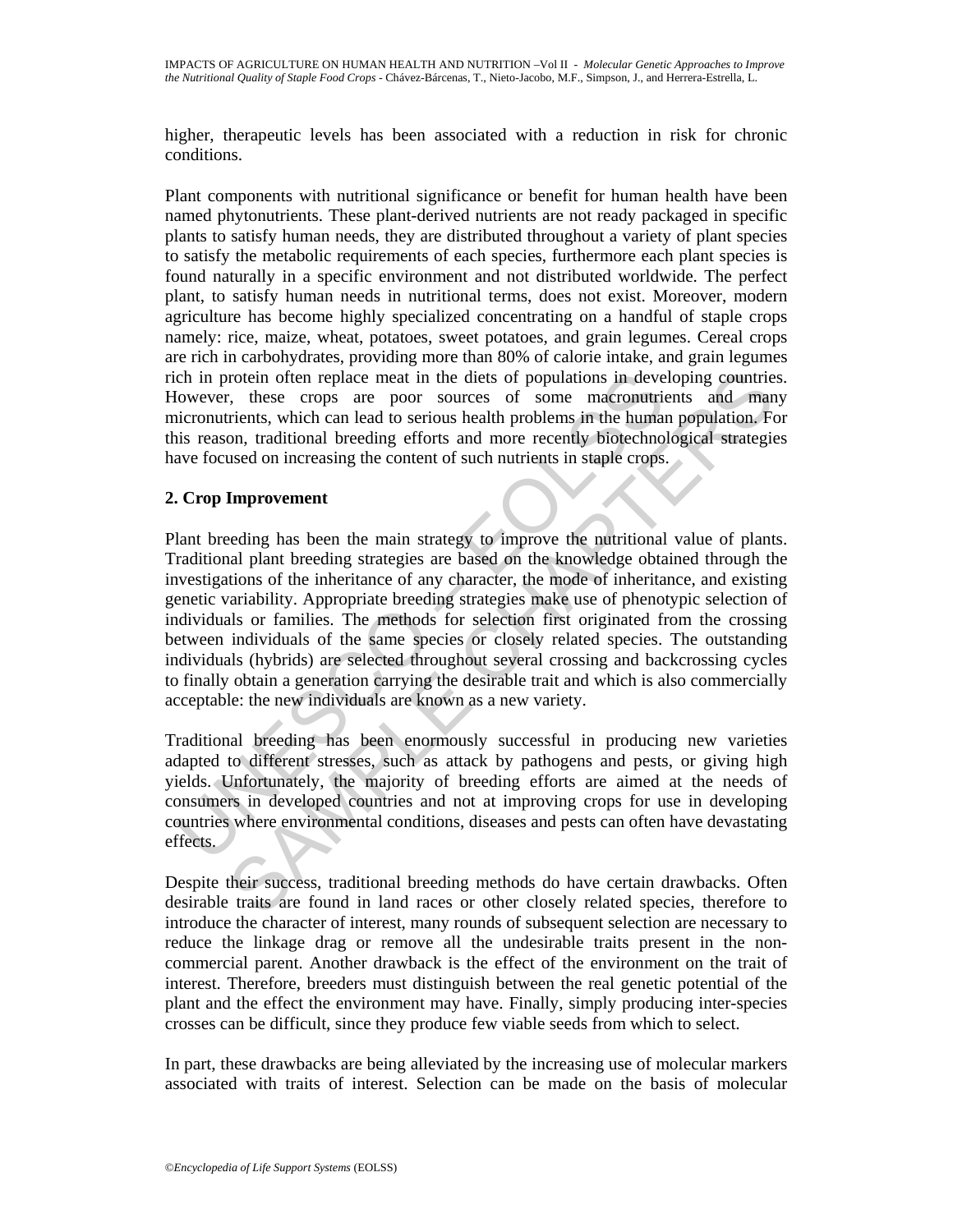marker genotype eliminating the problem of environmental effects and allowing selection on a genome-wide basis. Therefore, selection for the elimination of undesirable traits is more effective. Molecular markers are also important for the selection of complex traits where multiple genes are involved. As will be discussed below, marker assisted selection for complex traits such as yield, drought tolerance, etc., will be an essential tool in producing new varieties at least until the underlying genetic mechanisms governing these traits have been revealed.

#### **2.1. Genetic Engineering**





Genetic engineering refers to sophisticated, artificial techniques capable of transferring genes from unrelated organisms directly to recipient organisms. Genes are the units of genetic information found in all organisms, and they contain regulatory elements that stimulate or silence their expression in a tissue and temporal specific manner. Genes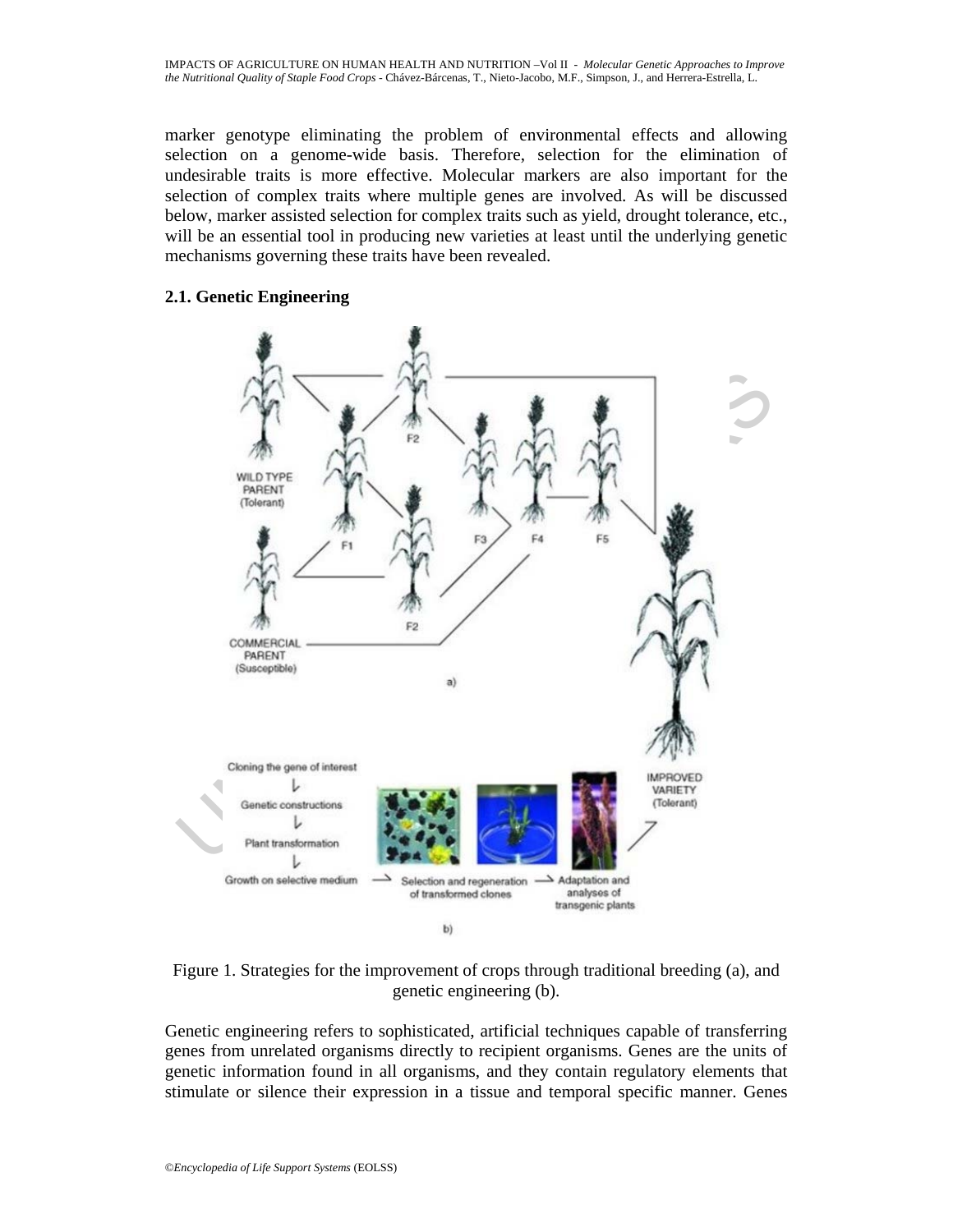determine specific traits, like color, height, or tolerance to frost. Adding novel genes to crops means adding new traits and abilities. Genetic engineering allows the incorporation in plants of genetic information from any other organism, including bacteria, animals, insects, etc., in addition to plants.

The expression of different genes of an individual is coordinated by genetic regulatory elements (promoters, enhancers and silencers) that determine changes in growth, development, and cellular differentiation. Genetic engineering leads to direct access and manipulation of the information contained in DNA. It also permits the creation of synthetic genes.

Major advances in the transformation of plant species have come from the development and improvement of transformation technologies, plant tissue culture and regeneration from transformed cells or tissues, as well as basic research in plant molecular biology and physiology.

The modification of plant components using molecular genetic technology is aimed at increasing plant production, quality or quantity of products, lowering production costs and even the production of important biological molecules difficult to find or not found in plants or even in nature. Agricultural biotechnology, through genetic engineering, is making rapid progress, and transgenic plants are being introduced commercially at an increasing rate. Genetic engineering reduces the time taken to obtain an improved cultivar (see Figure 1). Details about the introduction of foreign genes into plant cells will be discussed in Section 2.1.2.

## **2.1.1. Identification of Genes with Potential to Improve the Nutritional Quality of Plants**

nd improvement of transformation technologies, plant tissue culture<br>om transformed cells or tissues, as well as basic research in plant n<br>ad physiology.<br>the modification of plant components using molecular genetic techno<br>c rowement of transformation technologies, plant tissue culture and regeneratio<br>isolongy.<br>Shormed cells or tissues, as well as basic research in plant molecular biology.<br>Infication of plant components using molecular genetic Techniques of molecular biology are employed to study the genes of different organisms. These strategies permit the study of specific components within the genome and the interrelationship of such components as a whole. Using these means, it has been possible for scientists to identify the gene or genes whose products participate in diverse metabolic pathways. The basis for genome analysis in plants is a genomic map, which can be either a genetic map based on information from both visible and molecular markers, or a physical map, in which yeast artificial chromosomes (YACs) and bacterial artificial chromosomes (BACs) are aligned with the chromosomes to give a position to genes within the genome.

A current approach to gene discovery that is most applicable to compounds of nutritional importance, synthesized or accumulated by plants and other organisms has been named nutritional genomics. This discipline takes advantage of the homologies or similarities between the metabolic routes that lead to the generation of a given product in different organisms. In this context, previously characterized genes from the metabolic pathway under research, either from animals, microorganisms or any plant species can be found in public databases, and may be used as a source of genetic information to study or modify the characteristics of the target plant. These modifications can be accomplished by the introduction of foreign genes isolated from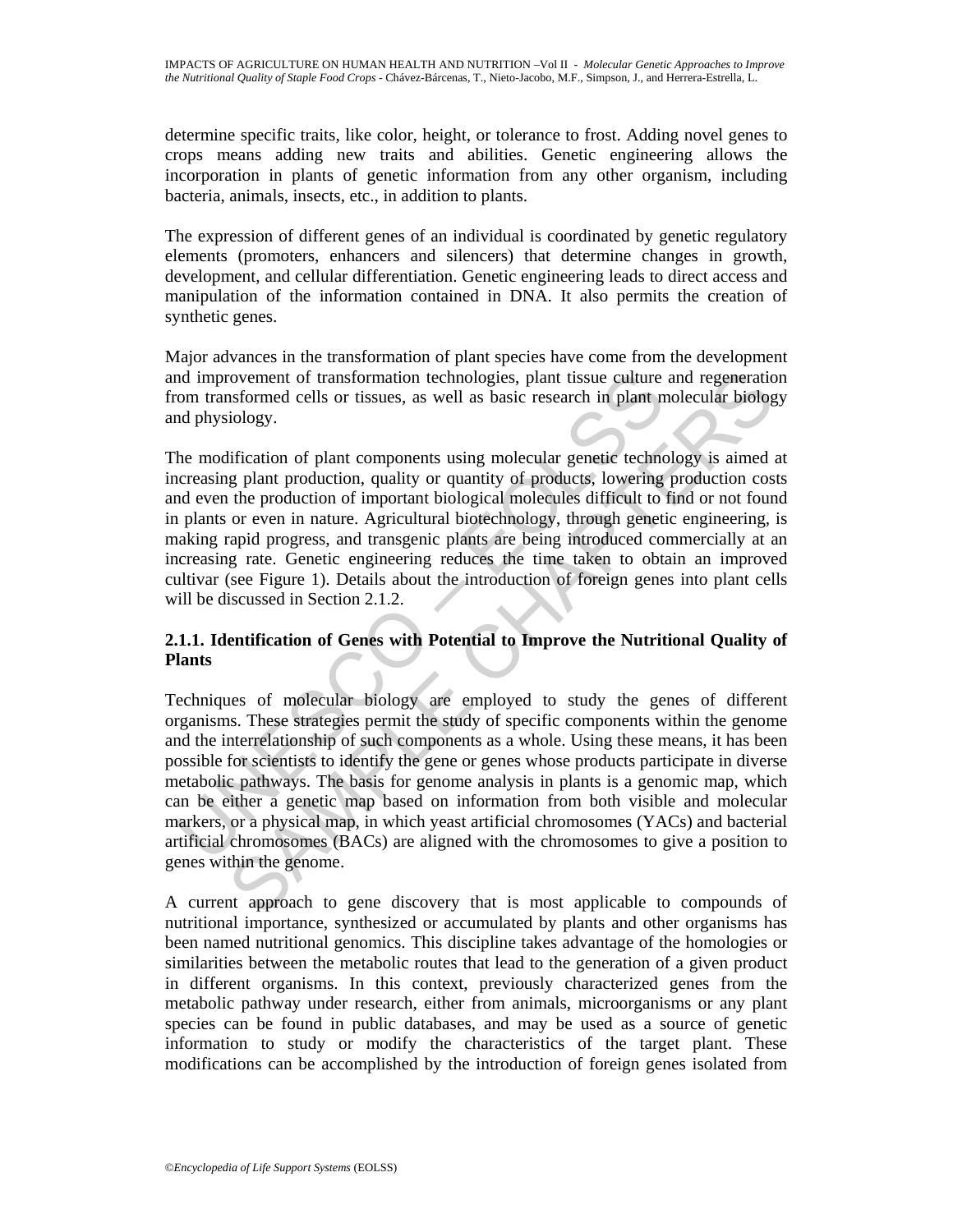other species or by cloning genes from the recipient plant using as a molecular tool the information from the genes already isolated from other organisms.

An example of the application of nutritional genomics is the discovery and modification of genes involved in the synthesis of vitamin E in plants. The first gene involved in this pathway in *Arabidopsis thaliana* was isolated with fungal and human orthologs as database queries. The sequence of the *Arabidopsis* gene served to identify an ortholog in a 10-gene operon in the cyanobacterium *Synechocystis* PCC6803. Gene disruption experiments showed that this operon also encodes for a γ-tocopherol methyl-transferase (γ-TMT), which is the final step in vitamin E synthesis. This  $γ$ -TMT gene of *Synechocystis* allowed the isolation of an ortholog from the *Arabidopsis* database, whose over-expression increased vitamin E levels nine-fold in *Arabidopsis* seed oil.

When there is a lack of information on the specific gene or genes whose products are involved in the metabolic pathway of interest, the isolation of genes becomes more complicated, but researchers have developed alternative strategies. Some of these strategies have their basis in mutagenesis, or alterations of the genome that produce changes in the phenotype due to the modification of the components of a given metabolic route. The gene(s) modified through mutagenesis may be localized by molecular marker mapping techniques, and may be further isolated and characterized.

In maize, different mutants affected in seed development have been obtained, and the altered genes responsible for their phenotype have been cloned using mapping techniques. Such is the case of *miniature-1*, whose phenotype is grain size reduction, which is the result of the lack of extracellular invertase activity. A mutant named *shrunken* presents starchless grains and the affected gene was identified as the endosperm sucrose synthase.

When there is a lack of information on the specific gene or genes whvolved in the metabolic pathway of interest, the isolation of gene ompn<br>plicated, but researchers have developed alternative strategies.<br>rategies have th ere is a lack of information on the specific gene or genes whose products an the metabolic pathway of interest, the isolation of genes becomes moted, but researchers have developed alternative strategies. Some of these hav Other advances have been made in the application of techniques to identify and isolate genes, including the sequencing of entire genomes of prokaryotic organisms. Recently, new approaches have been developed that allow the mutagenesis of large numbers of genes. These procedures are of two types: first, "random" insertional mutagenesis, in which insertion mutations are randomly generated throughout the genome, followed by the identification of the gene(s) affected by comparing the sequence adjacent to the insertions with the genome sequence, or expressed sequence tags (EST), and second, targeted mutagenesis in which specific genes are deleted or analyzed.

The use of transposons and retrotransposons has made it possible to carry out non-site directed mutagenesis. This approach is based on the features of natural transposable elements that are ubiquitously found in eukaryotic organisms and whose integration into a new location within the host genome can disrupt genes, effectively producing a "tagged" mutation. A similar approach is to use *Agrobacterium tumefaciens* T-DNA insertions to produce mutations.

The methods described above generally work on a "one gene in one experiment" basis, where the whole picture of gene function is hard to obtain. Nevertheless, other methods let scientists monitor a wider range of gene expression, and therefore form a more complete picture of gene expression and the interaction of gene products. Two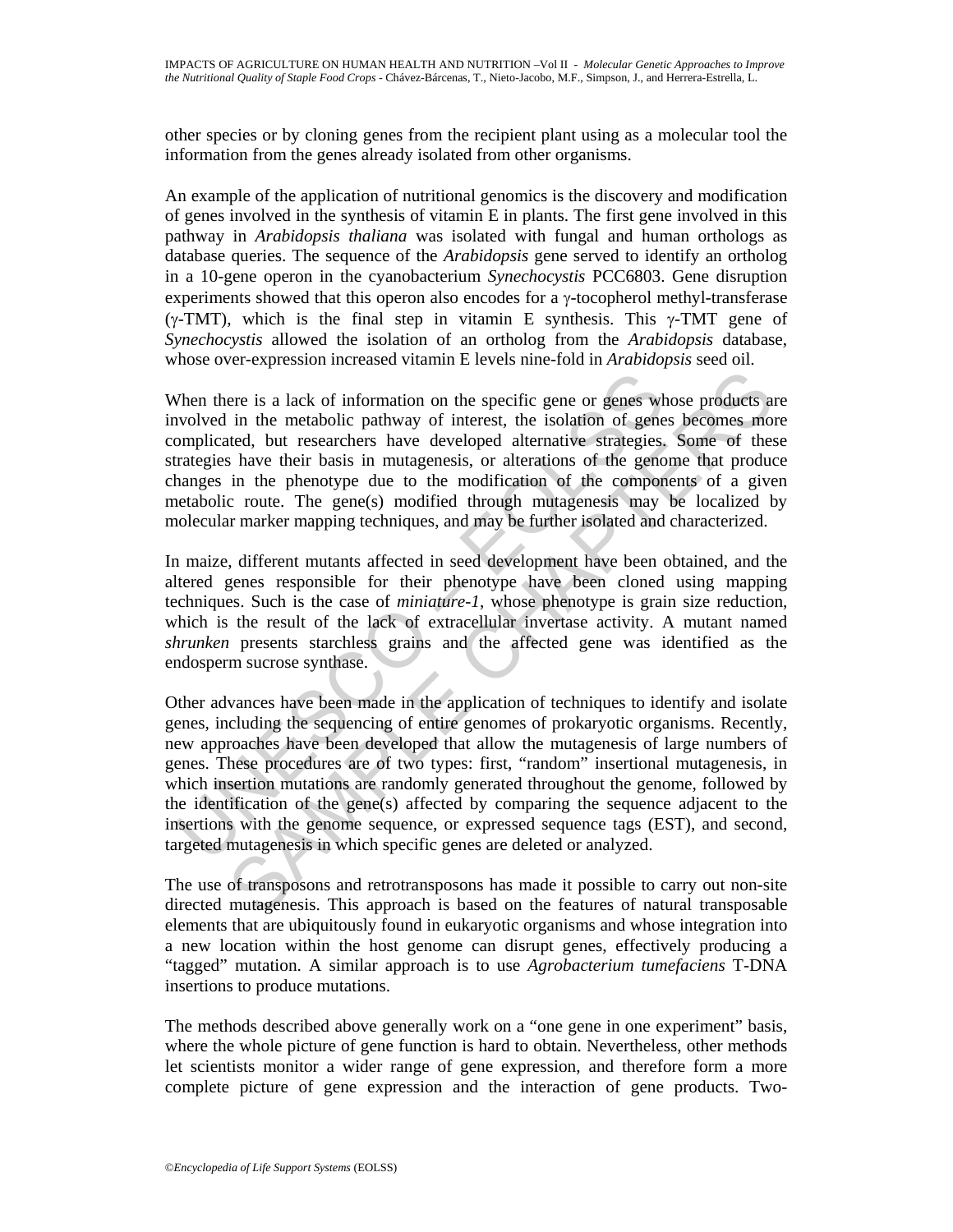dimensional electrophoresis and methods for large-scale analysis of proteome variations has evolved into "proteomics", which can be used to map translated genes and loci controlling their expression, identifying variations of complex phenotypic traits.

Among other techniques, differential display is based on the analysis of differential mRNA populations produced in an organism as a result of its exposure to two or more different environmental conditions. In addition, large-scale DNA sequencing and microarrays are new technologies that promise to monitor the whole genome on a single chip, so that the interactions between thousands of genes can be analyzed simultaneously. These advanced methods can be subjected to a combined bioinformaticbased and expression-based analysis to identify a limited set of candidate genes for a specific metabolic pathway.

## **2.1.2. Introduction of Foreign Genes into Plant Cells**

Norman Borlaug, winner of the Nobel Prize in 1970, once said "Genetically modified organisms are the result of a natural process that was going on long before humans became involved".

1.2. Introduction of Foreign Genes into Plant Cells<br>
(orman Borlaug, winner of the Nobel Prize in 1970, once said "Gen<br>
reganisms are the result of a natural process that was going on long<br>
ceame involved".<br>
he foundations **troduction of Foreign Genes into Plant Cells**<br>Borlaug, winner of the Nobel Prize in 1970, once said "Genetically modifies<br>ave are the result of a natural process that was going on long before humar<br>nvolved".<br>Borlaught and The foundations for recombinant DNA technology, based on genetic manipulation, were established when enzymes which modify DNA, such as endonucleases, ligases and polymerases, were discovered and were used by scientists to isolate, characterize and modify genes and ultimately transfer them to the same organism, or a different organism, to study and exploit their expression.

The development of transgenic plants involves the following steps:

- 1) Identification of a gene that could impart a useful character to the target crop plant and subsequent cloning of the gene. Strategies for this have been discussed above.
- 2) Modification of the target gene for expression in crop plants. The gene has to be isolated and cloned into a vector, which ensures the stable integration of the foreign gene into the chromosomes of the recipient plant cells. The gene must also be placed under the control of the appropriate regulatory sequences.
- 3) Transfer of the modified gene into cells of the plant species of interest by one of several methods, which will be discussed below.
- 4) Regeneration of complete transgenic plants capable of transmitting the incorporated gene to the next generation. This process involves the use of selectable markers, such as antibiotic resistance, in order to select for transformed tissue. The transformed nature of the tissue is confirmed by PCR, Southern and western blots or expression assays.
- 5) Phenotypic analysis of transgenic progeny to measure expression and functionality of the transgene in the transformed plants and segregation analysis of transformed progeny.
- 6) Field trials of transgenic plants.

Two classes of plant transformation technologies have been developed: *in vitro* methods, and "natural" methods. Among the *in vitro* technologies are microinjection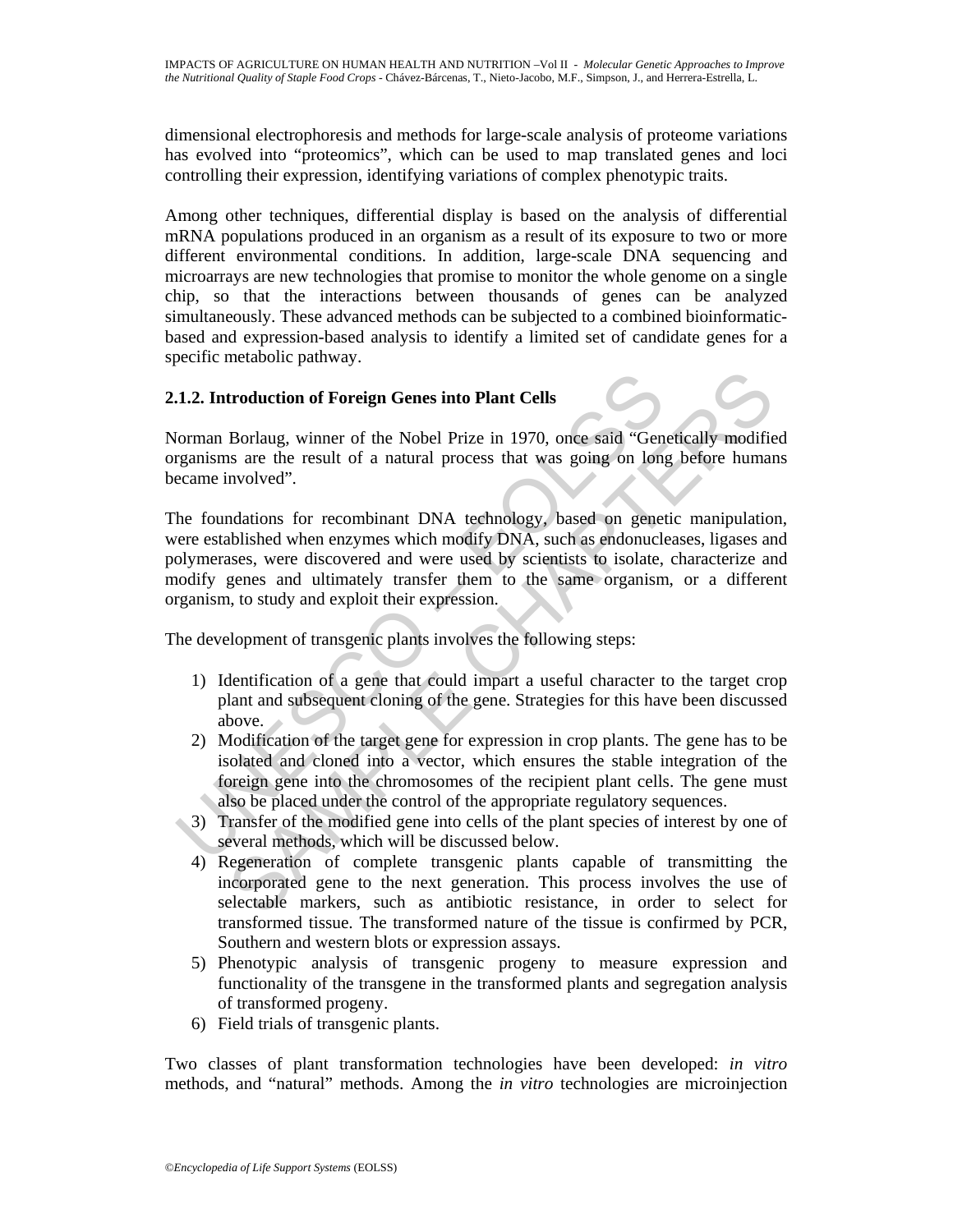and methodology has been adapted to allow many monocotyledonous<br>reals, to be transformed. There remain, however, several important<br>soybean and common bean for which efficient transformation system<br>soybean and common bean f (not commonly used), direct DNA uptake into protoplasts (with or without electroporation), and microprojectile (or particle) bombardment. "Natural" technologies include the use of viral vectors (which lead to transient unstable transformation) and *Agrobacterium tumefaciens* mediated transformation. Each of these technologies has advantages and disadvantages. The *in vitro* techniques tend to result in transformed plants containing a high copy number of often rearranged or catenated transgenes, which can result in homology dependent suppression (transgene silencing). In addition, electroporation technology depends upon the ability to regenerate the transgenic protoplasts into whole plants, a process that is either difficult or impossible for many plant species. Particle bombardment can be performed with any tissue of most species; however, the process is relatively inefficient in that few cells are stably transformed. *Agrobacterium* transformation of most dicotyledonous species is simple and efficient, and methodology has been adapted to allow many monocotyledonous plants, including cereals, to be transformed. There remain, however, several important crop plants such as soybean and common bean for which efficient transformation systems are lacking.

# TO ACCESS ALL THE **40 PAGES** OF THIS CHAPTER, Visit: http://www.eolss.net/Eolss-sampleAllChapter.aspx

#### **Bibliography**

- - -

Day, P.R. (1996) Genetic modification of proteins in foods. *Critical Reviews in Food Science and Nutrition* **36S**, S49-S67. [Explains, in detail, the technologies and applications of Genetic Engineering].

DellaPenna, D. (1999) Nutritional genomics: manipulating plant micronutrients to improve human health. *Science* **285**, 375-379. [A brief review of vitamin and micronutrient improvement in plants, using the latest technology].

Farnham, M.W., Simon, P.W. and Stommel, J.R. (1999) Improved phytonutrient content through plant genetic improvement. *Nutrition Reviews* **57**, S19-S26. [Presents a complete picture of all aspects involved in improving micronutrient content on plants].

nodology has been adapted to allow many monocotyledonous plants, includin<br>
to be transformed. There remain, however, several important crop plants such<br>
an and common bean for which efficient transformation systems are lac Grusak, M.A. and DellaPenna, D. (1999) Improving the nutrient composition of plants to enhance human nutrition and health. *Annual Review of Plant Physiology and Plant Molecular Biology* **50**, 133-161 [This is an interesting and complete review of nutrient improvement in plants, which includes a review on plant metabolism, the mechanism of storing nutritional products, and the strategies to raise their content in certain species and/or tissues].

Hellwege, E.M., Czapla, S., Jahnke, A., Willmitzer, L. and Heyer, A.G. (2000) Transgenic potato (Solanum tuberosum) tubers synthesize the full spectrum of inulin molecules naturally occurring in globe artichoke (Cynara scolymus) roots. *Proceedings of the Natural Academy of Science USA* **97**, 8699-8704. [This paper describes how inulin, a fructan compound with nutraceutical properties, was synthesized and accumulated in transgenic potato].

Herbers, K. and Sonnewald U. (1999) Production of new/modified proteins in transgenic plants. *Current Opinion in Biotechnology* **10**, 163-168 [Presents a view of the applications of biotechnology in plants].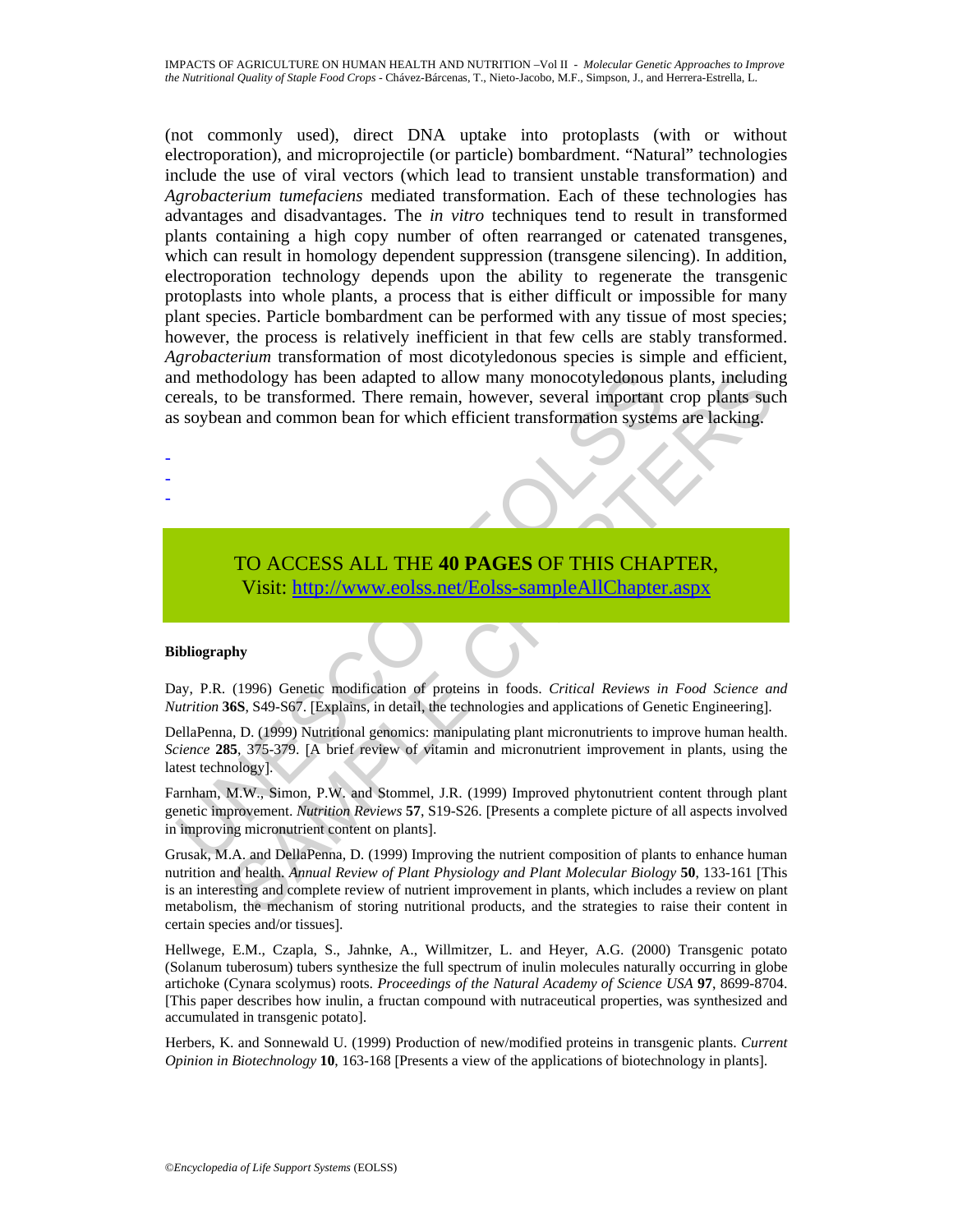Herrera-Estrella, L. (1999) Transgenic plants for tropical regions: some considerations about their development and their transfer to the small farmer. *Proceedings of the Natural Academy of Science USA* **96**, 5978-5981. [An interesting view about the implementation of transgenic plants and the benefits of using them, with some examples of their applications for different purposes].

Kim, J., Setiner, S. and Jaynes, J. (1992) Enhancing the nutritional quality of crop plants: Design, construction, and expression of an artificial plant storage protein gene. In Bhatnagar, D. and Cleveland, T. E. (eds.). *Molecular Approaches to Improving Food Quality and Safety*, Van Nostrand Reinhold, New York. pp. 205-228. [Presents a complete description of the *de novo* design and expression in transgenic plants of a protein high in essential amino acids to complement the essential amino acid deficiencies of crop].

Ku, M.S., Agarie, S., Nomura, M., Fukayama, H., Tsuchida, H., Ono, K., Hirose, S., Toki, S., Miyao, M. and Matsuoka, M. (1999) High-level expression of maize phoshoenolpyruvate carboxylase in transgenic rice plants. *Nature Biotechnology* **17**, 76-80. [Authors expressed the C4 phosphoenolpyruvate carboxylase gene from maize into transgenic  $C_3$  rice. The resulting plants showed reduced  $C_2$ inhibition of photosynthesis].

arboxylase gene from maize into transgenic C3 rice. The resulting plants sh<br>hibition of photosynthesis].<br>
moment, S., Fraser, P.D., Kiano, J. W., Shipton, C.A., Misawa, N., Schuch, W. and Bievation of the provitamin A cont e gene from maize into transgenic C3 rice. The resulting plants showed reduced CC photosynthesis).<br>
The Fract, P.D., Kiano, J. W., Shipton, C.A., Misawa, N., Schutch, W. and Bramley, P.M. (2000<br>
of the provitamin A conten Römer, S., Fraser, P.D., Kiano, J. W., Shipton, C.A., Misawa, N., Schuch, W. and Bramley, P.M. (2000) Elevation of the provitamin A content of transgenic tomato plants. *Nature Biotechnology* **18**, 666-669. [The authors increased the β-carotene content of tomato fruit about three-fold and up to 45% of the total carotenoid content by over-expressing a bacterial phytoene desaturase, while plant growth and development was not altered].

Schmidt-Dannert, C., Umeno, D. and Arnold, F.H. (2000) Molecular breeding of carotenoid biosynthetic pathways. *Nature Biotechnology* **18**, 750-753. [Fully conjugated 3,4,3',4'-tetradehydrolycopene, a potent antioxidant was produced in *Escherichia coli*].

Shewmaker, C.K., Sheehy, J.A., Daley, M., Colburn, S. and Ke, D.Y. (1999) Seed-specific overexpression of phytoene synthase: increase in carotenoids and other metabolic effects. *Plant Journal* **20**, 401-412. [The dramatic increase in carotenoid content was obtained in transgenic canola seeds (*Brassica napus*) by the over-expression of a bacterial phytoene synthase (*crtB*) gene].

Shintani, D. and DellaPenna, D. (1998) Elevating the vitamin E content of plants through metabolic engineering. *Science* **282**, 2098-2100. [γ-tocopherol methyltransferase was over-expressed in transgenic *Arabidopsis* seeds and its tocopherol profile was shifted from >95% γ-tocopherol to >95% α-tocopherol, the most important form of vitamin E in humans].

Somerville, Ch. and Somerville, S. (1999) Plant functional genomics. *Science* **285**, 380-383. [A review of the use of the latest technologies in genetics for improving of plants].

Töpfer, R., Martini, N. and Schell J. (1995) Modification of Plant Lipid Synthesis. *Science* **268**, 681.686. [A complete and interesting paper about the biosynthetic pathways of lipid synthesis and storage in plants, and how are they modified in plants for food and commercial purposes].

Ye, X., Al-Babili, S., Kloti, A., Zhang, J., Lucca, P., Beyer, P. and Potrykus, I. (2000) Engineering the provitamin A (beta-carotene) biosynthetic pathway into (carotenoid-free) rice endosperm. *Science* **287**, 303-305. [Directed expression of genes from β-carotenogenesis was induced in rice, the main staple food source in many human populations worldwide, and in endosperm, a tissue where no carotenoids are naturally synthesized].

#### **Biographical Sketches**

**Ana Tztzqui Chávez-Bárcenas** was born on July 1, 1970, at Uruapan, Michoacán, México. She finished her undergraduate studies in Biology from Universidad Michoacana de San Nicolás de Hidalgo, Morelia, Michoacán, México. She undertook her M.Sc. studies in the Department of Plant Genetic Engineering in Centro de Investigación y Estudios Avanzados (CINVESTAV-I. P.N.), at Irapuato, Guanajuato, México, where she also completed her Ph.D. on Plant Biotechnology in CINVESTAV-I. P.N., Irapuato, Guanajuato, México. The investigation theme was on sucrose biosynthesis and carbon assimilation on rice, using transgenic plants as the model. She has published in *Plant Physiology.*